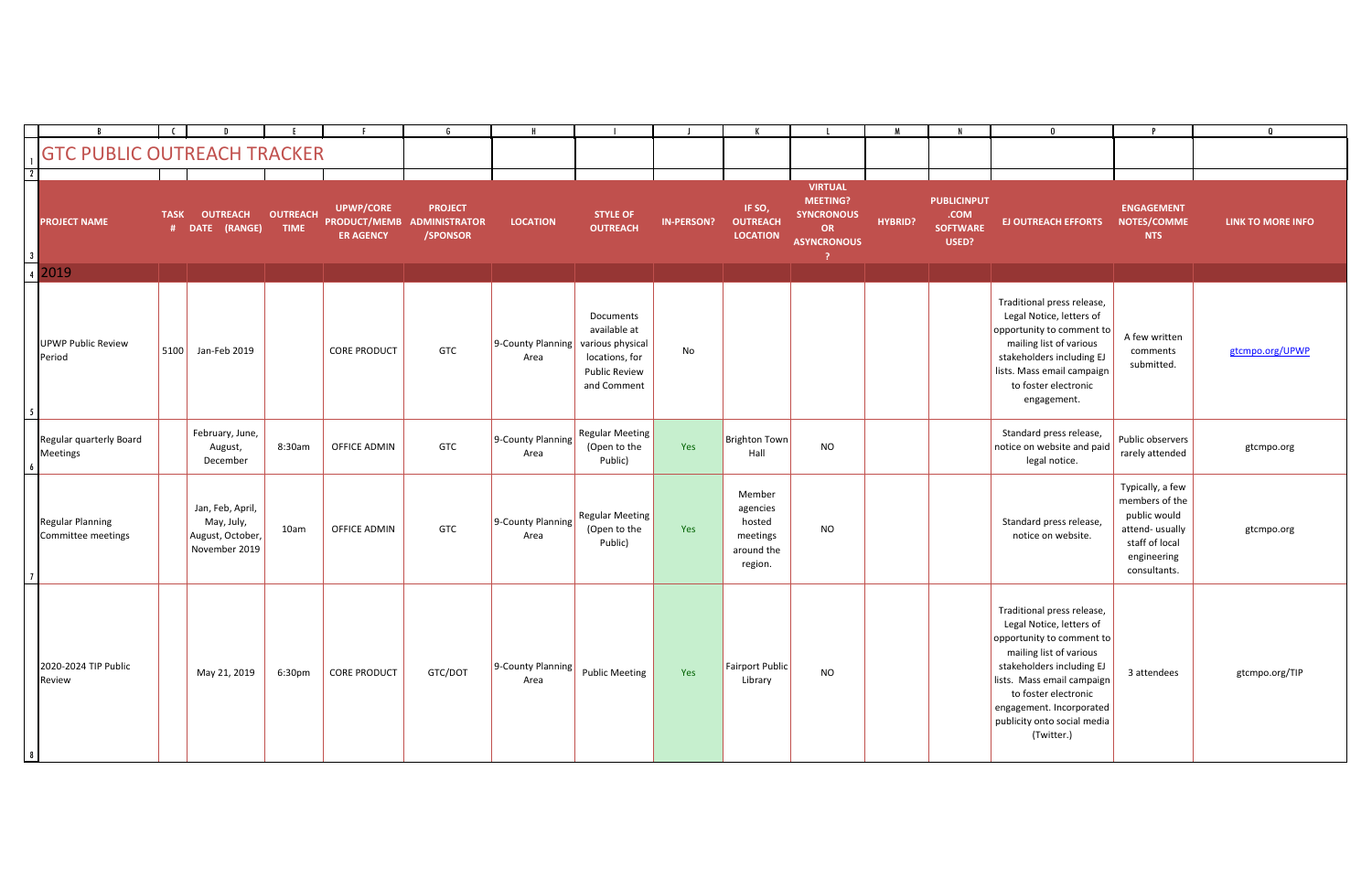|                 | <b>GTC PUBLIC OUTREACH TRACKER</b>                            |             |                                   |                                |                                      |                                                          |                           |                                    |                   |                                                     |                                                                                                      |                |                                                        | 0                                                                                                                                                                                                                                                                          |                                                | $\Omega$          |
|-----------------|---------------------------------------------------------------|-------------|-----------------------------------|--------------------------------|--------------------------------------|----------------------------------------------------------|---------------------------|------------------------------------|-------------------|-----------------------------------------------------|------------------------------------------------------------------------------------------------------|----------------|--------------------------------------------------------|----------------------------------------------------------------------------------------------------------------------------------------------------------------------------------------------------------------------------------------------------------------------------|------------------------------------------------|-------------------|
| $\overline{2}$  |                                                               |             |                                   |                                |                                      |                                                          |                           |                                    |                   |                                                     |                                                                                                      |                |                                                        |                                                                                                                                                                                                                                                                            |                                                |                   |
|                 | <b>PROJECT NAME</b>                                           | <b>TASK</b> | <b>OUTREACH</b><br># DATE (RANGE) | <b>OUTREACH</b><br><b>TIME</b> | <b>UPWP/CORE</b><br><b>ER AGENCY</b> | <b>PROJECT</b><br>PRODUCT/MEMB ADMINISTRATOR<br>/SPONSOR | <b>LOCATION</b>           | <b>STYLE OF</b><br><b>OUTREACH</b> | <b>IN-PERSON?</b> | IF SO,<br><b>OUTREACH</b><br><b>LOCATION</b>        | <b>VIRTUAL</b><br>MEETING?<br><b>SYNCRONOUS</b><br><b>OR</b><br><b>ASYNCRONOUS</b><br>$\overline{ }$ | <b>HYBRID?</b> | <b>PUBLICINPUT</b><br>.COM<br><b>SOFTWARE</b><br>USED? | <b>EJ OUTREACH EFFORTS</b>                                                                                                                                                                                                                                                 | <b>ENGAGEMENT</b><br>NOTES/COMME<br><b>NTS</b> | LINK TO MORE INFO |
|                 | 2020-2024 TIP Public<br>Review                                |             | May 29, 2019                      | 6:30pm                         | <b>CORE PRODUCT</b>                  | GTC/DOT                                                  | 9-County Planning<br>Area | <b>Public Meeting</b>              | Yes               | <b>Gates Public</b><br>Library                      | <b>NO</b>                                                                                            |                |                                                        | Traditional press release,<br>Legal Notice, letters of<br>opportunity to comment to<br>mailing list of various<br>stakeholders including EJ<br>lists. Mass email campaign<br>to foster electronic<br>engagement. Incorporated<br>publicity onto social media<br>(Twitter.) | 1 attendee                                     |                   |
| 10 <sup>1</sup> | 2020-2024 TIP Public<br>Review                                |             | May 30, 2019                      | 2pm                            | <b>CORE PRODUCT</b>                  | GTC/DOT                                                  | 9-County Planning<br>Area | <b>Public Meeting</b>              | Yes               | RTS Board<br>Room, 1372 E.<br>Main St.<br>Rochester | <b>NO</b>                                                                                            |                |                                                        | Traditional press release,<br>Legal Notice, letters of<br>opportunity to comment to<br>mailing list of various<br>stakeholders including EJ<br>lists. Mass email campaign<br>to foster electronic<br>engagement. Incorporated<br>publicity onto social media<br>(Twitter.) | 2 attendees                                    |                   |
|                 | 2020-2024 TIP Public<br>Review                                |             | May 30, 2019                      | 6:30pm                         | <b>CORE PRODUCT</b>                  | GTC/DOT                                                  | 9-County Planning<br>Area | <b>Public Meeting</b>              | Yes               | RTS Board<br>Room, 1372 E.<br>Main St.<br>Rochester | <b>NO</b>                                                                                            |                |                                                        | Traditional press release,<br>Legal Notice, letters of<br>opportunity to comment to<br>mailing list of various<br>stakeholders including EJ<br>lists. Mass email campaign<br>to foster electronic<br>engagement. Incorporated<br>publicity onto social media<br>(Twitter.) | 2 attendees                                    |                   |
|                 | 12 2020- (Established presence on Facebook in February 2020.) |             |                                   |                                |                                      |                                                          |                           |                                    |                   |                                                     |                                                                                                      |                |                                                        |                                                                                                                                                                                                                                                                            |                                                |                   |
|                 | 13 JANUARY 2020                                               |             |                                   |                                |                                      |                                                          |                           |                                    |                   |                                                     |                                                                                                      |                |                                                        |                                                                                                                                                                                                                                                                            |                                                |                   |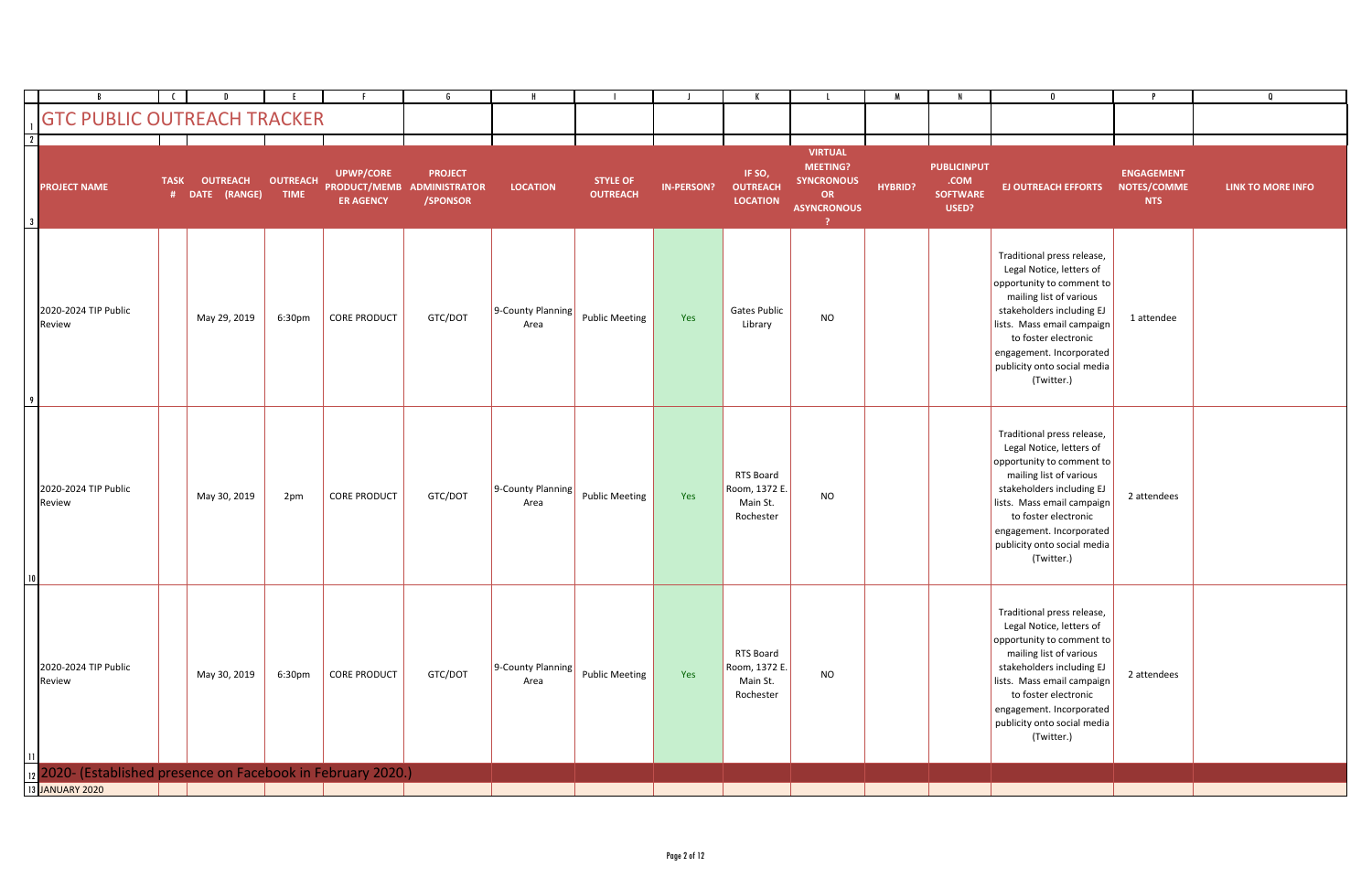|      |                                                        |             |                                   |                                |                                      |                                                          |                           |                                                                                                        |                   |                                              |                                                                                    |                |                                                        | $\mathbf{0}$                                                                                                                                                                                                     |                                                       |                                                  |
|------|--------------------------------------------------------|-------------|-----------------------------------|--------------------------------|--------------------------------------|----------------------------------------------------------|---------------------------|--------------------------------------------------------------------------------------------------------|-------------------|----------------------------------------------|------------------------------------------------------------------------------------|----------------|--------------------------------------------------------|------------------------------------------------------------------------------------------------------------------------------------------------------------------------------------------------------------------|-------------------------------------------------------|--------------------------------------------------|
|      | <b>GTC PUBLIC OUTREACH TRACKER</b>                     |             |                                   |                                |                                      |                                                          |                           |                                                                                                        |                   |                                              |                                                                                    |                |                                                        |                                                                                                                                                                                                                  |                                                       |                                                  |
|      |                                                        |             |                                   |                                |                                      |                                                          |                           |                                                                                                        |                   |                                              |                                                                                    |                |                                                        |                                                                                                                                                                                                                  |                                                       |                                                  |
|      | <b>PROJECT NAME</b>                                    | <b>TASK</b> | <b>OUTREACH</b><br># DATE (RANGE) | <b>OUTREACH</b><br><b>TIME</b> | <b>UPWP/CORE</b><br><b>ER AGENCY</b> | <b>PROJECT</b><br>PRODUCT/MEMB ADMINISTRATOR<br>/SPONSOR | <b>LOCATION</b>           | <b>STYLE OF</b><br><b>OUTREACH</b>                                                                     | <b>IN-PERSON?</b> | IF SO,<br><b>OUTREACH</b><br><b>LOCATION</b> | <b>VIRTUAL</b><br><b>MEETING?</b><br><b>SYNCRONOUS</b><br>OR<br><b>ASYNCRONOUS</b> | <b>HYBRID?</b> | <b>PUBLICINPUT</b><br>.COM<br><b>SOFTWARE</b><br>USED? | <b>EJ OUTREACH EFFORTS</b>                                                                                                                                                                                       | <b>ENGAGEMENT</b><br><b>NOTES/COMME</b><br><b>NTS</b> | <b>LINK TO MORE INFO</b>                         |
| 14 I | UPWP Public Review<br>Period                           | 5100        | Jan-Feb 2020                      |                                | <b>CORE PRODUCT</b>                  | GTC                                                      | 9-County Planning<br>Area | Documents<br>available at<br>various physical<br>locations, for<br><b>Public Review</b><br>and Comment | No                |                                              |                                                                                    |                |                                                        | Traditional press release,<br>Legal Notice, letters of<br>opportunity to comment to<br>mailing list of various<br>stakeholders including EJ<br>lists. Mass email campaign<br>to foster electronic<br>engagement. | A few written<br>comments<br>submitted.               |                                                  |
|      | 15 MAY 2020                                            |             |                                   |                                |                                      |                                                          |                           |                                                                                                        |                   |                                              |                                                                                    |                |                                                        |                                                                                                                                                                                                                  |                                                       |                                                  |
|      | <b>GTC Planning Committee</b><br>Meeting               |             | May 14, 2020                      | 10am                           | OFFICE ADMIN                         | GTC                                                      | 9-County Planning<br>Area | <b>Regular Meeting</b><br>(Open to the<br>Public)                                                      | No                |                                              | Virtual<br>syncronous                                                              | No             | Yes                                                    | traditional press release,<br>post on website, offered a<br>way for all to join the<br>discussion without having<br>to travel, without needing a<br>computer                                                     | (First Virtual<br>Livestreamed<br>Meeting)            | https://publicinput.com/GTCPlanni<br>ngCommittee |
|      | 17 JUNE 2020                                           |             |                                   |                                |                                      |                                                          |                           |                                                                                                        |                   |                                              |                                                                                    |                |                                                        |                                                                                                                                                                                                                  |                                                       |                                                  |
|      | Avon Circulation<br><b>Accessibility Parking Study</b> |             | June 30, 2020                     | 4p.m.                          | <b>UPWP</b>                          | Village of Avon                                          | Livingston County         | <b>Public Meeting</b><br>#1                                                                            | No                |                                              | Virtual<br>syncronous                                                              | No             | Yes:                                                   | village publicized the<br>meeting with flyers, email<br>messages. Participants<br>could listen in by telephone<br>or computer and submit<br>comments in writing or<br>voice, in any language.                    |                                                       | https://publicinput.com/S066                     |
|      | 19 JULY 2020                                           |             |                                   |                                |                                      |                                                          |                           |                                                                                                        |                   |                                              |                                                                                    |                |                                                        |                                                                                                                                                                                                                  |                                                       |                                                  |
|      | Honoeye Hamlet Active<br>Transportation Study          |             | July 22, 2020                     | 6:30pm                         | <b>UPWP</b>                          | <b>Ontario County</b>                                    | <b>Ontario County</b>     | <b>Public Meeting</b><br>#2                                                                            | No                |                                              | Virtual<br>syncronous                                                              | No             | Yes                                                    | village publicized the<br>meeting with flyers, email<br>messages. Participants<br>could listen in by telephone<br>or computer and submit<br>comments in writing or<br>voice, in any language.                    |                                                       | https://publicinput.com/I021                     |
|      | 21 AUGUST 2020                                         |             |                                   |                                |                                      |                                                          |                           |                                                                                                        |                   |                                              |                                                                                    |                |                                                        |                                                                                                                                                                                                                  |                                                       |                                                  |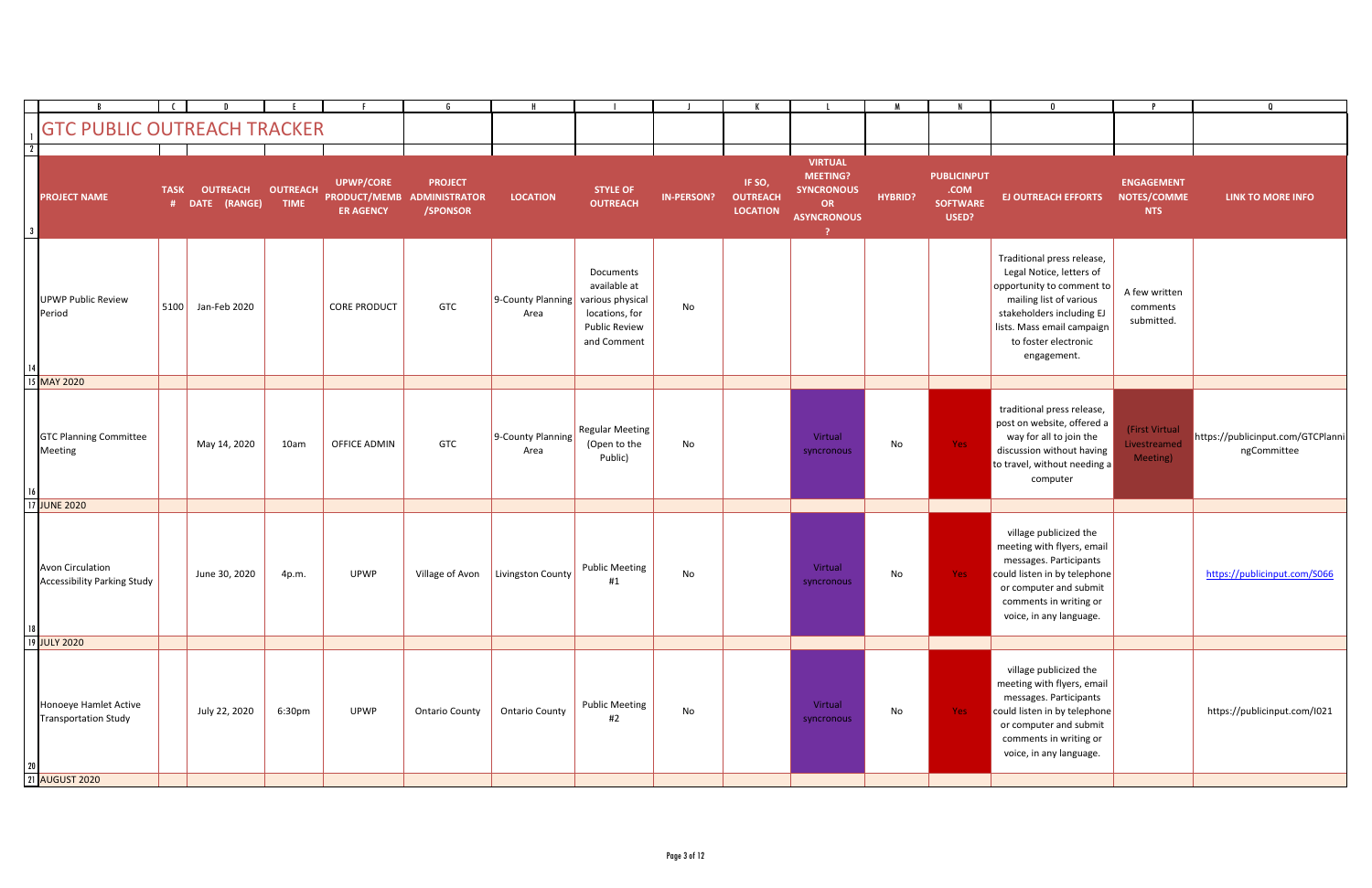|              | <b>GTC PUBLIC OUTREACH TRACKER</b>       |             |                                   |                                |                                      |                                                          |                           |                                                      |                   |                                              |                                                                                                 |         |                                                        | $\mathbf{0}$                                                                                                                                                                                                                                                                                                                                                                                                                                                                                                                                                                                           |                                                | - 0                                              |
|--------------|------------------------------------------|-------------|-----------------------------------|--------------------------------|--------------------------------------|----------------------------------------------------------|---------------------------|------------------------------------------------------|-------------------|----------------------------------------------|-------------------------------------------------------------------------------------------------|---------|--------------------------------------------------------|--------------------------------------------------------------------------------------------------------------------------------------------------------------------------------------------------------------------------------------------------------------------------------------------------------------------------------------------------------------------------------------------------------------------------------------------------------------------------------------------------------------------------------------------------------------------------------------------------------|------------------------------------------------|--------------------------------------------------|
| $\boxed{2}$  |                                          |             |                                   |                                |                                      |                                                          |                           |                                                      |                   |                                              |                                                                                                 |         |                                                        |                                                                                                                                                                                                                                                                                                                                                                                                                                                                                                                                                                                                        |                                                |                                                  |
| $\mathbf{3}$ | <b>PROJECT NAME</b>                      | <b>TASK</b> | <b>OUTREACH</b><br># DATE (RANGE) | <b>OUTREACH</b><br><b>TIME</b> | <b>UPWP/CORE</b><br><b>ER AGENCY</b> | <b>PROJECT</b><br>PRODUCT/MEMB ADMINISTRATOR<br>/SPONSOR | <b>LOCATION</b>           | <b>STYLE OF</b><br><b>OUTREACH</b>                   | <b>IN-PERSON?</b> | IF SO,<br><b>OUTREACH</b><br><b>LOCATION</b> | <b>VIRTUAL</b><br><b>MEETING?</b><br><b>SYNCRONOUS</b><br><b>OR</b><br><b>ASYNCRONOUS</b><br>-? | HYBRID? | <b>PUBLICINPUT</b><br>.COM<br><b>SOFTWARE</b><br>USED? | <b>EJ OUTREACH EFFORTS</b>                                                                                                                                                                                                                                                                                                                                                                                                                                                                                                                                                                             | <b>ENGAGEMENT</b><br>NOTES/COMME<br><b>NTS</b> | <b>LINK TO MORE INFO</b>                         |
| 22           | <b>GTC Planning Committee</b><br>Meeting |             | August 6, 2020                    | 10am                           | OFFICE ADMIN                         | <b>GTC</b>                                               | 9-County Planning<br>Area | Regular Meeting<br>(Open to the<br>Public)           | No                |                                              | Virtual<br>syncronous                                                                           | No      | Yes:                                                   | traditional press release,<br>post on website, offered a<br>way for all to join the<br>discussion without having<br>to travel, without needing a<br>computer                                                                                                                                                                                                                                                                                                                                                                                                                                           |                                                | https://publicinput.com/GTCPlanni<br>ngCommittee |
| 23           | Long Range Transportation<br>Plan 2045   |             | August 20, 2020                   |                                | <b>CORE PRODUCT</b>                  | GTC                                                      | 9-County Planning<br>Area | Virtual Open<br><b>House Meeting</b><br>#1 (Daytime) | No                |                                              | Virtual<br>syncronous                                                                           | No      | Yes:                                                   | traditional press release,<br>post on website, offered a<br>way for all to join the<br>discussion without having<br>to travel, without needing a<br>computer. Participants<br>could listen in by telephone<br>or computer and submit<br>comments in writing or<br>voice, in any language.<br>Project page could be<br>translated into any<br>language. Offered two<br>different meeting times.<br>Also published a video on<br>YouTube with an overview<br>to simply explain the topic<br>and shared widely.<br>Participants have option to<br>toggle on closed captioning<br>and language translation |                                                | https://publicinput.com/A6348                    |
|              | Long Range Transportation<br>Plan 2045   |             | August 25, 2020                   | 6:30pm                         | <b>CORE PRODUCT</b>                  | GTC                                                      | 9-County Planning<br>Area | Open House<br>Meeting #2<br>(Evening)                | No                |                                              | Virtual<br>syncronous                                                                           | No      | Yes:                                                   | same as above                                                                                                                                                                                                                                                                                                                                                                                                                                                                                                                                                                                          |                                                | https://publicinput.com/A6348                    |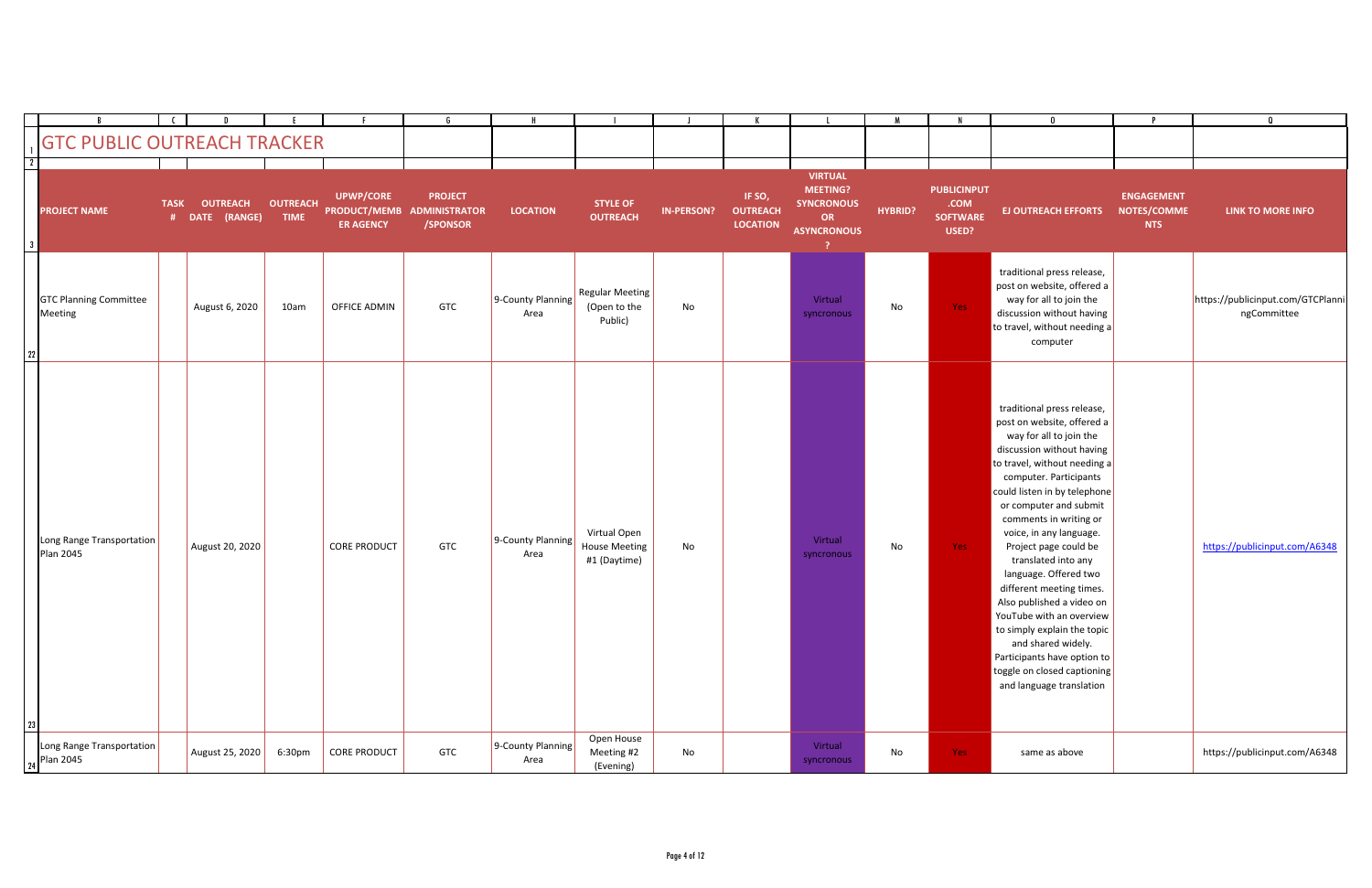|                               | <b>GTC PUBLIC OUTREACH TRACKER</b>                                    |             |                                   |                                |                                      |                                                                |                           |                                                   |                   |                                              |                                                                                                 |                |                                                        |                                                                                                                                                                                               |                                                |                                                  |
|-------------------------------|-----------------------------------------------------------------------|-------------|-----------------------------------|--------------------------------|--------------------------------------|----------------------------------------------------------------|---------------------------|---------------------------------------------------|-------------------|----------------------------------------------|-------------------------------------------------------------------------------------------------|----------------|--------------------------------------------------------|-----------------------------------------------------------------------------------------------------------------------------------------------------------------------------------------------|------------------------------------------------|--------------------------------------------------|
| $\overline{\mathbf{2}}$<br>-3 | <b>PROJECT NAME</b>                                                   | <b>TASK</b> | <b>OUTREACH</b><br># DATE (RANGE) | <b>OUTREACH</b><br><b>TIME</b> | <b>UPWP/CORE</b><br><b>ER AGENCY</b> | <b>PROJECT</b><br>PRODUCT/MEMB ADMINISTRATOR<br>/SPONSOR       | <b>LOCATION</b>           | <b>STYLE OF</b><br><b>OUTREACH</b>                | <b>IN-PERSON?</b> | IF SO,<br><b>OUTREACH</b><br><b>LOCATION</b> | <b>VIRTUAL</b><br><b>MEETING?</b><br><b>SYNCRONOUS</b><br><b>OR</b><br><b>ASYNCRONOUS</b><br>-2 | <b>HYBRID?</b> | <b>PUBLICINPUT</b><br>.COM<br><b>SOFTWARE</b><br>USED? | <b>EJ OUTREACH EFFORTS</b>                                                                                                                                                                    | <b>ENGAGEMENT</b><br>NOTES/COMME<br><b>NTS</b> | LINK TO MORE INFO                                |
|                               | Gananda Parkway<br>Pedestrian & Bicycle Active<br>Transportation Plan |             | August 26, 2020                   |                                | <b>UPWP</b>                          | <b>Wayne County</b>                                            | <b>Wayne County</b>       | <b>Virtual Public</b><br>Meeting                  | No                |                                              | Virtual<br>syncronous                                                                           |                |                                                        | village publicized the<br>meeting with flyers, email<br>messages. Participants<br>could listen in by telephone<br>or computer and submit<br>comments in writing or<br>voice, in any language. |                                                | https://publicinput.com/B2318                    |
|                               | 26 SEPTEMBER 2020                                                     |             |                                   |                                |                                      |                                                                |                           |                                                   |                   |                                              |                                                                                                 |                |                                                        |                                                                                                                                                                                               |                                                |                                                  |
| 27                            | Mt. Morris-Leicester Route<br>36 Corridor                             |             | September 22,<br>2020             | 6:30pm                         | <b>UPWP</b>                          | Village of Mt.<br>Morris                                       | Livingston County         | <b>Public Meeting</b><br>#2                       | No                |                                              | Virtual<br>syncronous                                                                           |                | Yes:                                                   | village publicized the<br>meeting with flyers, email<br>messages. Participants<br>could listen in by telephone<br>or computer and submit<br>comments in writing or<br>voice, in any language. |                                                | https://publicinput.com/Y2846                    |
| 28                            | Avon Circulation<br>Accessibility & Parking<br>Study                  |             | September 30,<br>2020             | 4p.m.                          | UPWP                                 | Village of Avon                                                | Livingston County         | <b>Public Meeting</b><br>#2                       | No                |                                              | Virtual<br>syncronous                                                                           | No             | Yes:                                                   | village publicized the<br>meeting with flyers, email<br>messages. Participants<br>could listen in by telephone<br>or computer and submit<br>comments in writing or<br>voice, in any language. |                                                | https://publicinput.com/S066                     |
|                               | Mt. Morris-Leicester Route<br>29 36 Corridor                          |             | September 30,<br>2020             | 6:30pm                         | <b>UPWP</b>                          | Village of Mt.<br>Morris                                       | Livingston County         | <b>Public Meeting</b><br>#2                       | No                |                                              | Virtual                                                                                         |                | Yes :                                                  | same as above                                                                                                                                                                                 |                                                | https://publicinput.com/Y2846                    |
|                               | 30 OCTOBER 2020                                                       |             |                                   |                                |                                      |                                                                |                           |                                                   |                   |                                              | syncronous                                                                                      |                |                                                        |                                                                                                                                                                                               |                                                |                                                  |
|                               | Ontario Midland Strategic<br>Plan                                     |             | October 27,<br>2020               | 6 pm                           | <b>UPWP</b>                          | <b>Wayne County</b><br>Economic<br>Development and<br>Planning |                           | <b>Public Meeting</b><br>#1                       | No                |                                              | Virtual<br>syncronous                                                                           |                | Yes:                                                   | livestreamed meeting via<br>computer and phone, plus<br>everything above. Surveys                                                                                                             | 19 participants<br>with people                 | https://publicinput.com/M560                     |
|                               | 32 NOVEMBER 2020                                                      |             |                                   |                                |                                      |                                                                |                           |                                                   |                   |                                              |                                                                                                 |                |                                                        |                                                                                                                                                                                               |                                                |                                                  |
| 33 J                          | <b>GTC Planning Committee</b><br>Meeting                              |             | November 12,<br>2020              | 10am                           | OFFICE ADMIN                         | GTC                                                            | 9-County Planning<br>Area | <b>Regular Meeting</b><br>(Open to the<br>Public) | No                |                                              | Virtual<br>syncronous                                                                           | No             | Yes:                                                   | see other similar notes on<br>this same project                                                                                                                                               |                                                | https://publicinput.com/GTCPlanni<br>ngCommittee |
|                               | 34 DECEMBER 2020                                                      |             |                                   |                                |                                      |                                                                |                           |                                                   |                   |                                              |                                                                                                 |                |                                                        |                                                                                                                                                                                               |                                                |                                                  |
| 35                            | <b>GTC Board Meeting</b>                                              |             | December 10,<br>2020              | 8:30am                         | OFFICE ADMIN                         | GTC                                                            | 9-County Planning<br>Area | <b>Regular Meeting</b><br>(Open to the<br>Public) | No                |                                              | Virtual<br>syncronous                                                                           | No             | Yes:                                                   | see other similar notes on<br>this same project                                                                                                                                               |                                                | publicinput.com/GTCBoard                         |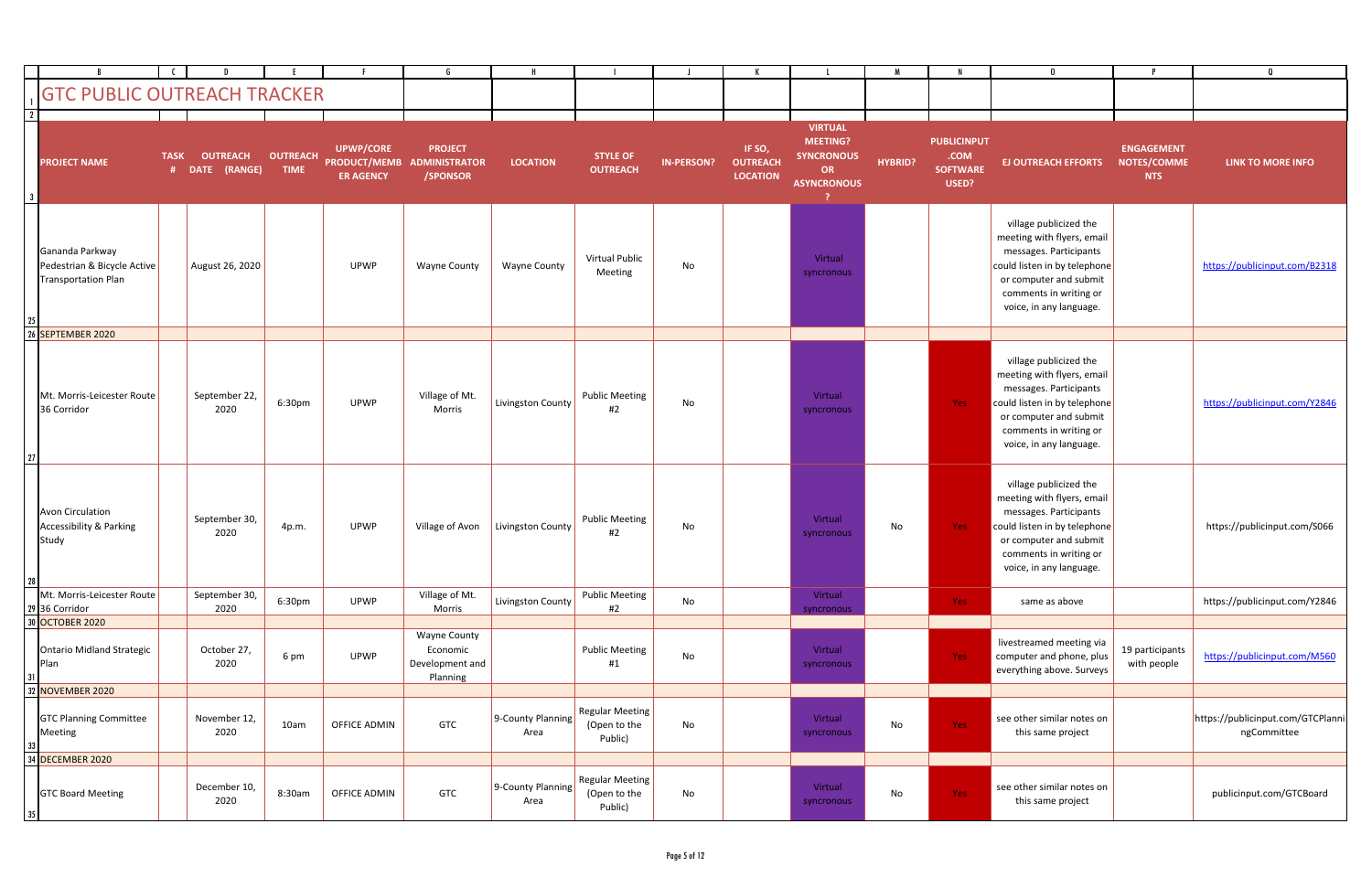|     | <b>GTC PUBLIC OUTREACH TRACKER</b>                                                           |             |                                   |                                |                                      |                                                          |                           |                                    |                   |                                              |                                                                             |                |                                                        |                                                                                                                                                                                                                                                                                                                                                                                                                                                                                                                                                                                                                           |                                                |                                             |
|-----|----------------------------------------------------------------------------------------------|-------------|-----------------------------------|--------------------------------|--------------------------------------|----------------------------------------------------------|---------------------------|------------------------------------|-------------------|----------------------------------------------|-----------------------------------------------------------------------------|----------------|--------------------------------------------------------|---------------------------------------------------------------------------------------------------------------------------------------------------------------------------------------------------------------------------------------------------------------------------------------------------------------------------------------------------------------------------------------------------------------------------------------------------------------------------------------------------------------------------------------------------------------------------------------------------------------------------|------------------------------------------------|---------------------------------------------|
| 3 I | <b>PROJECT NAME</b>                                                                          | <b>TASK</b> | <b>OUTREACH</b><br># DATE (RANGE) | <b>OUTREACH</b><br><b>TIME</b> | <b>UPWP/CORE</b><br><b>ER AGENCY</b> | <b>PROJECT</b><br>PRODUCT/MEMB ADMINISTRATOR<br>/SPONSOR | <b>LOCATION</b>           | <b>STYLE OF</b><br><b>OUTREACH</b> | <b>IN-PERSON?</b> | IF SO,<br><b>OUTREACH</b><br><b>LOCATION</b> | <b>VIRTUAL</b><br>MEETING?<br><b>SYNCRONOUS</b><br>OR<br><b>ASYNCRONOUS</b> | <b>HYBRID?</b> | <b>PUBLICINPUT</b><br>.COM<br><b>SOFTWARE</b><br>USED? | <b>EJ OUTREACH EFFORTS</b>                                                                                                                                                                                                                                                                                                                                                                                                                                                                                                                                                                                                | <b>ENGAGEMENT</b><br>NOTES/COMME<br><b>NTS</b> | <b>LINK TO MORE INFO</b>                    |
|     | $36$ 2021                                                                                    |             |                                   |                                |                                      |                                                          |                           |                                    |                   |                                              |                                                                             |                |                                                        |                                                                                                                                                                                                                                                                                                                                                                                                                                                                                                                                                                                                                           |                                                |                                             |
|     | 37 JANUARY 2021                                                                              |             |                                   |                                |                                      |                                                          |                           |                                    |                   |                                              |                                                                             |                |                                                        |                                                                                                                                                                                                                                                                                                                                                                                                                                                                                                                                                                                                                           |                                                |                                             |
|     | UPWP Public Review<br>Period                                                                 | 5100        | January 11 to<br>February 9 2021  | $\mathbf{x}$                   | <b>CORE PRODUCT</b>                  | <b>GTC</b>                                               | 9-County Planning<br>Area | <b>Public Review</b><br>Period     | No                |                                              | Virtual-<br>asyncronous                                                     | No             | Yes:                                                   | posted a video recording<br>summarizing the UPWP on<br>the project page.                                                                                                                                                                                                                                                                                                                                                                                                                                                                                                                                                  |                                                | www.publicinput.com/GTCUPWP                 |
| 39. | Gananda Parkway<br>Pedestrian & Bicycle Active 8778 January 13, 2021<br>Transportation Study |             |                                   | 4:30pm                         | <b>UPWP</b>                          | <b>Wayne County</b>                                      | <b>Wayne County</b>       | <b>Public Meeting</b><br>#2        | No                |                                              | Virtual<br>syncronous                                                       | No             | Yes                                                    | village publicized the<br>meeting with flyers, email<br>messages. Participants<br>could listen in by telephone<br>or computer and submit<br>comments in writing or<br>voice, in any language.                                                                                                                                                                                                                                                                                                                                                                                                                             |                                                | www.publicinput.com/GanandaPa<br>rkwayStudy |
|     | West Main St. Multimodal<br>and Placemaking Study                                            | $ 6816 $    | January 2021                      | $\mathsf{x}$                   | <b>UPWP</b>                          | City of Rochester                                        | Rochester                 | <b>Initial Survey</b>              | No                |                                              |                                                                             |                | No                                                     | An accessible process will<br>ensure that a diverse group<br>of stakeholders are<br>engaged. Because we<br>anticipate that much of the<br>engagement will be virtual<br>due to the<br>COVID pandemic, we will<br>aim to make digital<br>engagement ADA<br>compliant. Interpretive<br>services will be provided as<br>needed or requested. For<br>people without Internet<br>access, we will provide an<br>option for people to call<br>into virtual meetings by<br>phone. Within the context<br>of safe COVID-19 practices,<br>we will also seek<br>opportunities for people to<br>give input in writing or in<br>person. |                                                | https://www.cityofrochester.gov/<br>wmain/  |
|     | 41 FEBRUARY 2021                                                                             |             |                                   |                                |                                      |                                                          |                           |                                    |                   |                                              |                                                                             |                |                                                        |                                                                                                                                                                                                                                                                                                                                                                                                                                                                                                                                                                                                                           |                                                |                                             |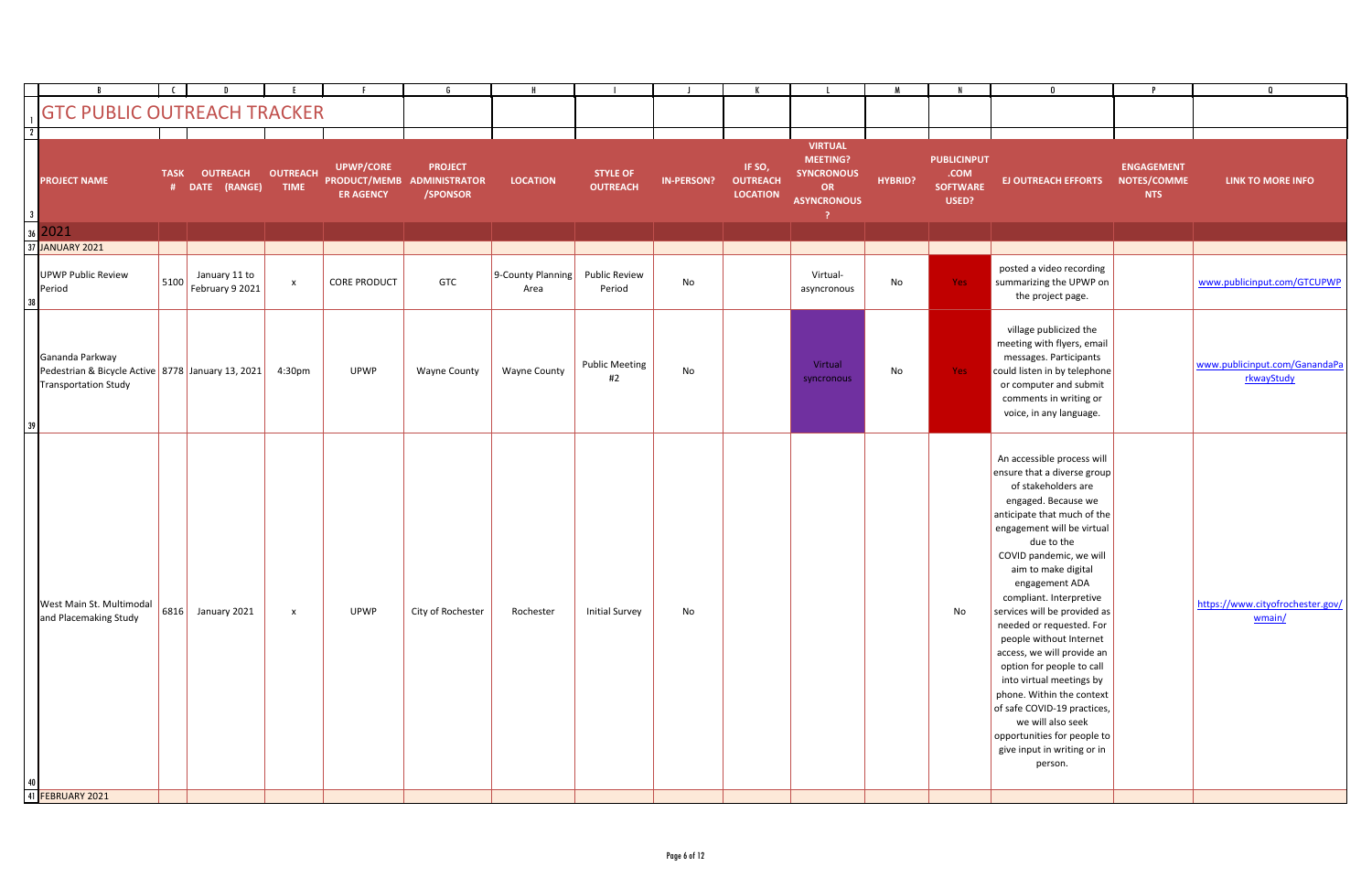|                         |                                                                                                               |                           |                                 |                                |                                                             |                                                    |                                             |                                                   |                   |                                              |                                                                                           |                |                                                        | $\mathbf{0}$                                                                                                                                                                                  | P                                                                                                            | 0                                                    |
|-------------------------|---------------------------------------------------------------------------------------------------------------|---------------------------|---------------------------------|--------------------------------|-------------------------------------------------------------|----------------------------------------------------|---------------------------------------------|---------------------------------------------------|-------------------|----------------------------------------------|-------------------------------------------------------------------------------------------|----------------|--------------------------------------------------------|-----------------------------------------------------------------------------------------------------------------------------------------------------------------------------------------------|--------------------------------------------------------------------------------------------------------------|------------------------------------------------------|
|                         | <b>GTC PUBLIC OUTREACH TRACKER</b>                                                                            |                           |                                 |                                |                                                             |                                                    |                                             |                                                   |                   |                                              |                                                                                           |                |                                                        |                                                                                                                                                                                               |                                                                                                              |                                                      |
| $\overline{\mathbf{3}}$ | <b>PROJECT NAME</b>                                                                                           | <b>TASK</b><br>#          | <b>OUTREACH</b><br>DATE (RANGE) | <b>OUTREACH</b><br><b>TIME</b> | <b>UPWP/CORE</b><br><b>PRODUCT/MEMB</b><br><b>ER AGENCY</b> | <b>PROJECT</b><br><b>ADMINISTRATOR</b><br>/SPONSOR | <b>LOCATION</b>                             | <b>STYLE OF</b><br><b>OUTREACH</b>                | <b>IN-PERSON?</b> | IF SO,<br><b>OUTREACH</b><br><b>LOCATION</b> | <b>VIRTUAL</b><br><b>MEETING?</b><br><b>SYNCRONOUS</b><br><b>OR</b><br><b>ASYNCRONOUS</b> | <b>HYBRID?</b> | <b>PUBLICINPUT</b><br>.COM<br><b>SOFTWARE</b><br>USED? | <b>EJ OUTREACH EFFORTS</b>                                                                                                                                                                    | <b>ENGAGEMENT</b><br>NOTES/COMME<br><b>NTS</b>                                                               | <b>LINK TO MORE INFO</b>                             |
|                         | Middle Cheshire Road &<br><b>Health Care Services</b><br><b>Corridor Active</b><br><b>Transportation Plan</b> |                           | 8779 February 3, 2021           | 12pm                           | <b>UPWP</b>                                                 | Town of<br>Canandaigua                             | Canandaigua,<br><b>Ontario County</b>       | <b>Final Public</b><br>Meeting                    | No                |                                              | Virtual<br>syncronous                                                                     | No             |                                                        | video conference/phone                                                                                                                                                                        | Well attended<br>public<br>informational<br>teleconference<br>held by Town of<br>C and consultant<br>on 2/3. | http://www.townofcanandaigua.o<br>rg/page.asp?id=215 |
|                         | Route 390 Multi-Use Trail<br><b>Restoration Alternatives</b><br>and Safety Improvement<br>$43$ Study          | 6518                      | February 10,<br>2021            | 6:30pm                         | <b>UPWP</b>                                                 | Town of Greece                                     | Greece, Monroe<br>County                    | <b>Public Meeting</b><br>#2                       | No                |                                              | Virtual<br>syncronous                                                                     | no             | No                                                     | video conference/phone                                                                                                                                                                        |                                                                                                              |                                                      |
|                         | <b>GTC Planning Committee</b><br>Meeting                                                                      | $\boldsymbol{\mathsf{x}}$ | February 11,<br>2021            | 10am                           | OFFICE ADMIN                                                | <b>GTC</b>                                         | 9-County Planning<br>Area                   | <b>Regular Meeting</b><br>(Open to the<br>Public) | No                |                                              | Virtual<br>syncronous                                                                     | No             | Yes:                                                   | see other similar notes on<br>this same project                                                                                                                                               |                                                                                                              | https://publicinput.com/GTCPlanni<br>ngCommittee     |
|                         | LRTP 2045 Public Outreach<br>Round 2/Public Review<br>Period                                                  | 5200                      | February 12,<br>2021            | $\boldsymbol{\mathsf{x}}$      | <b>CORE PRODUCT</b>                                         | <b>GTC</b>                                         | 9-County Planning<br>Area                   | survey                                            | No                |                                              |                                                                                           | No             |                                                        | grew the contact database<br>and asked demographic<br>questions                                                                                                                               |                                                                                                              | see final outreach report for more<br>info           |
|                         | Mt. Morris- Leicester Rt 36 7577<br>Corridor Study                                                            |                           | February 17,<br>2021            | 6pm                            | <b>UPWP</b>                                                 | Village of Mt.<br>Morris                           | Mt.<br>Morris/Leister,<br>Livingston County | <b>Public Meeting</b>                             | No                |                                              | Virtual<br>syncronous                                                                     | No             | Yes:                                                   | village publicized the<br>meeting with flyers, email<br>messages. Participants<br>could listen in by telephone<br>or computer and submit<br>comments in writing or<br>voice, in any language. | great turnout!                                                                                               |                                                      |
|                         | Canandaigua Waterfront<br><b>Active Transportation Plan</b>                                                   | 8751                      | February 18,<br>2021            | 7pm                            | UPWP                                                        | City of<br>Canandaigua                             | Canandaigua,<br><b>Ontario County</b>       | <b>Public Meeting</b><br>#1                       | No                |                                              | Virtual<br>syncronous                                                                     | No             | No                                                     |                                                                                                                                                                                               | also be broadcast<br>on FLTV                                                                                 |                                                      |
|                         | Village of Waterloo<br>Circulation, Accessibility & 6815<br>Parking (CAP) Study                               |                           | February 23,<br>2021            | $\cdot$ ?                      | <b>UPWP</b>                                                 | Village of Waterloo                                | Waterloo, Seneca<br>County                  | Survey and<br><b>Public Meeting</b>               | ??                |                                              |                                                                                           |                | No                                                     |                                                                                                                                                                                               |                                                                                                              | https://www.surveymonkey.com/r<br>/WaterlooCAP       |
|                         | LRTP 2045 Round 2 Public<br>Meeting- (Daytime)                                                                | 5200                      | February 23,<br>2021            | 1pm                            | <b>CORE PRODUCT</b>                                         | GTC                                                | 9-County Planning Public Meetin #<br>Area   | $\qquad \qquad -$                                 | No                |                                              | Virtual<br>syncronous                                                                     | No             | Yes:                                                   | see other similar notes on<br>this same project                                                                                                                                               |                                                                                                              | www.publicinput.cm/J868                              |
|                         | Livingston County<br>Downtown Wayfinding<br>Master Plan                                                       | 6312                      | February 24,<br>2021            | 12pm                           | <b>UPWP</b>                                                 | Livingston County<br>Economic<br>Development       | Livingston County                           | <b>Public Meeting</b><br>#1                       | No                |                                              | Virtual<br>syncronous                                                                     | No             | No                                                     |                                                                                                                                                                                               | Microsoft Teams                                                                                              |                                                      |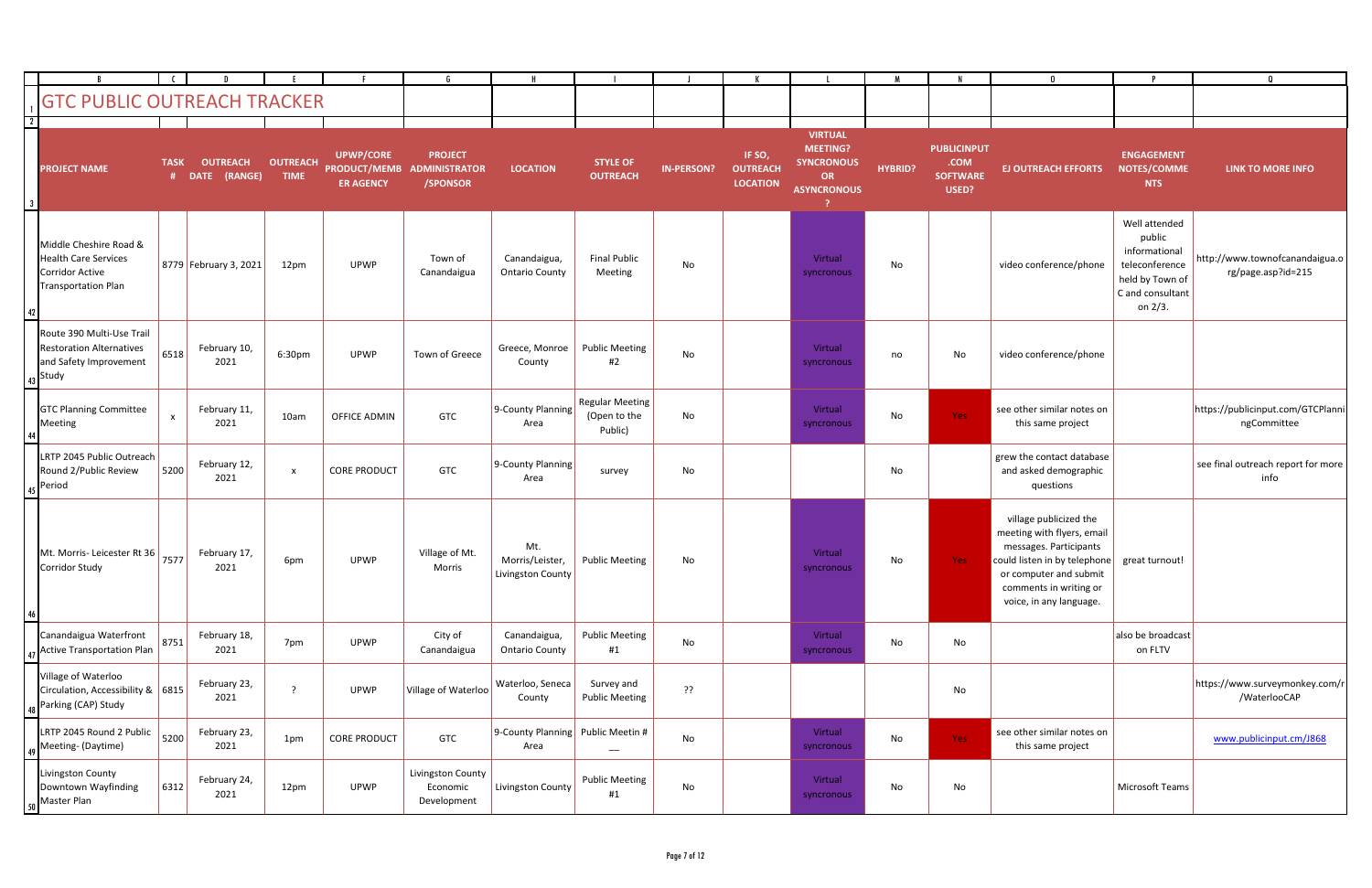|                |                                                                                        |             |                                    |                                |                                      |                                                          |                           |                                                                                                               |                   |                                                |                                                                                           |                |                                                        | $\mathbf{0}$                                                                                       |                                                | $\Omega$                                        |
|----------------|----------------------------------------------------------------------------------------|-------------|------------------------------------|--------------------------------|--------------------------------------|----------------------------------------------------------|---------------------------|---------------------------------------------------------------------------------------------------------------|-------------------|------------------------------------------------|-------------------------------------------------------------------------------------------|----------------|--------------------------------------------------------|----------------------------------------------------------------------------------------------------|------------------------------------------------|-------------------------------------------------|
|                | <b>GTC PUBLIC OUTREACH TRACKER</b>                                                     |             |                                    |                                |                                      |                                                          |                           |                                                                                                               |                   |                                                |                                                                                           |                |                                                        |                                                                                                    |                                                |                                                 |
| $\overline{2}$ |                                                                                        |             |                                    |                                |                                      |                                                          |                           |                                                                                                               |                   |                                                |                                                                                           |                |                                                        |                                                                                                    |                                                |                                                 |
|                | <b>PROJECT NAME</b>                                                                    | <b>TASK</b> | <b>OUTREACH</b><br># DATE (RANGE)  | <b>OUTREACH</b><br><b>TIME</b> | <b>UPWP/CORE</b><br><b>ER AGENCY</b> | <b>PROJECT</b><br>PRODUCT/MEMB ADMINISTRATOR<br>/SPONSOR | <b>LOCATION</b>           | <b>STYLE OF</b><br><b>OUTREACH</b>                                                                            | <b>IN-PERSON?</b> | IF SO,<br><b>OUTREACH</b><br><b>LOCATION</b>   | <b>VIRTUAL</b><br><b>MEETING?</b><br><b>SYNCRONOUS</b><br><b>OR</b><br><b>ASYNCRONOUS</b> | <b>HYBRID?</b> | <b>PUBLICINPUT</b><br>.COM<br><b>SOFTWARE</b><br>USED? | <b>EJ OUTREACH EFFORTS</b>                                                                         | <b>ENGAGEMENT</b><br>NOTES/COMME<br><b>NTS</b> | <b>LINK TO MORE INFO</b>                        |
|                | West Main St. Multimodal<br>and Placemaking Study                                      | 6816        | February 24,<br>2021               | $\mathsf{x}$                   | <b>UPWP</b>                          | City of Rochester                                        | Rochester                 | Second Survey                                                                                                 | No                |                                                |                                                                                           |                | No                                                     | see other similar notes on<br>this same project                                                    |                                                |                                                 |
| 52 I           | West Main St. Multimodal<br>and Placemaking Study                                      | 6816        | February 25,<br>2021               | $4-6pm$                        | <b>UPWP</b>                          | City of Rochester                                        | Rochester                 | Pop Up #1                                                                                                     | Yes               | <b>MOCHA</b><br>Center<br>(Trillium<br>Health) |                                                                                           |                | No                                                     | good publicity and meeting<br>was held right on the<br>project corridor at a health<br>facility.   |                                                |                                                 |
| 53             |                                                                                        |             |                                    |                                |                                      |                                                          |                           |                                                                                                               |                   |                                                |                                                                                           |                |                                                        |                                                                                                    |                                                |                                                 |
|                | <b>54 MARCH 2021</b>                                                                   |             |                                    |                                |                                      |                                                          |                           |                                                                                                               |                   |                                                |                                                                                           |                |                                                        |                                                                                                    |                                                |                                                 |
|                | West Main St. Multimodal<br>and Placemaking Study                                      | 6816        | March 5, 2021                      | $4-6pm$                        | <b>UPWP</b>                          | City of Rochester                                        | Rochester                 | Pop Up #2                                                                                                     | Yes               | <b>MOCHA</b><br>Center<br>(Trillium<br>Health) |                                                                                           |                | No                                                     | see other similar notes on<br>this same project                                                    |                                                |                                                 |
|                | Livingston County<br>Downtown Wayfinding<br>56 Master Plan                             | 6312        | March 3, 2021                      | 6pm                            | <b>UPWP</b>                          | Livingston County<br>Economic<br>Development             | Livingston County         | <b>Public Meeting</b><br>#2                                                                                   | No                |                                                |                                                                                           | No             | No                                                     | video conference/phone   Microsoft Teams                                                           |                                                |                                                 |
|                | LRTP 2045 Round 2 Public<br>57 Meeting- (Evening)                                      | 5200        | March 2, 2021                      | $6:30 - 8:00$<br>PM            | <b>CORE PRODUCT</b>                  | GTC                                                      | 9-County Planning<br>Area | Public Open<br>House                                                                                          | No                |                                                | Virtual<br>syncronous                                                                     | No             | Yes                                                    | see other similar notes on<br>this same project                                                    |                                                | publicinput.com/LongRangeTransp<br>ortationPlan |
| 58             | Federal<br>Certification Review Public<br>Meeting and Public<br>Comment Period         | X           | March 12, 2021                     | 1pm                            | <b>CORE PRODUCT</b>                  | FHWA/FTA/GTC                                             | 9-County Planning<br>Area | <b>Public Meeting</b><br>and Comment<br>Period and Open<br>to the Public<br>Meeting, FHWA<br>Survey questions | No                |                                                | Virtual<br>syncronous                                                                     | No             | Yes:                                                   | paid legal notice, video<br>conference/phone-<br>accessible to all                                 |                                                | https://publicinput.com/GTCCertReview2021       |
| 59             | West Main St. Multimodal<br>and Placemaking Study                                      |             | 6816 March 25, 2021                | 4pm                            | <b>UPWP</b>                          | City of Rochester                                        |                           | Pop-up #4                                                                                                     | Yes               | <b>MOCHA</b><br>Center, 470 W<br>Main Street   |                                                                                           |                |                                                        | see other similar notes on<br>this same project                                                    |                                                |                                                 |
|                | West Main St. Multimodal<br>60 and Placemaking Study                                   | 6816        | March 20, 2021 -<br>April 16, 2021 | $\mathbf{x}$                   | <b>UPWP</b>                          |                                                          |                           | Survey #3                                                                                                     |                   |                                                |                                                                                           |                |                                                        | see other similar notes on<br>this same project                                                    |                                                |                                                 |
|                | Lake Ontario State<br>Parkway Transportation<br>Alternatives Feasibility<br>$61$ Study |             | 7212 March 15, 2021                | 6pm                            | <b>UPWP</b>                          | <b>Orleans County</b><br>Planning                        | <b>Orleans County</b>     | <b>Public Meeting</b><br>#2                                                                                   | No                |                                                | virtual<br>syncronous                                                                     | No             | Yes                                                    | remote mtg permitted<br>access and participation<br>from people in other states<br>and even Canada | 31 participants<br>and 30<br>comments          | https://publicinput.com/LOSPFeasibilityStudy    |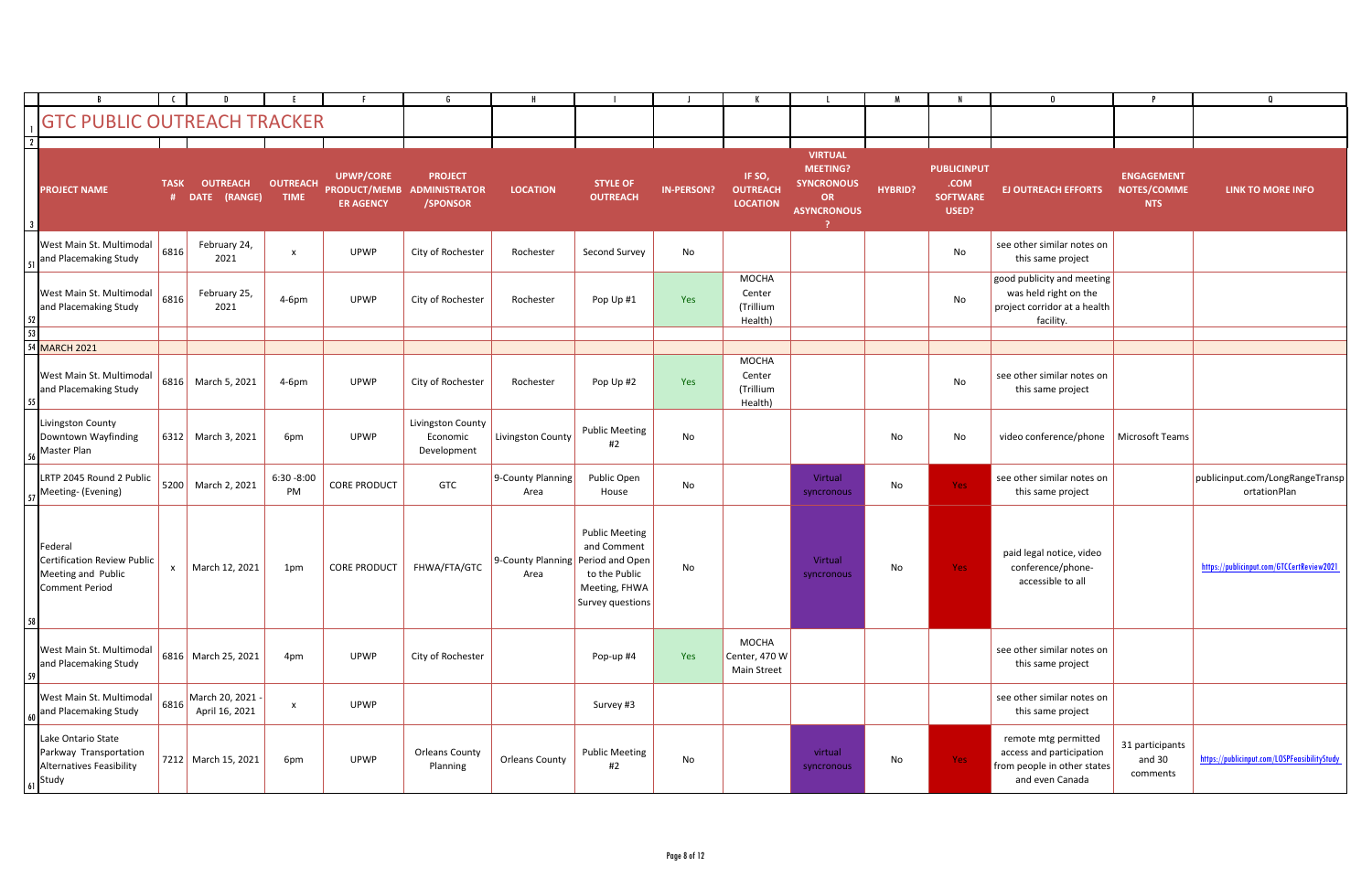|                             |                                                      |              |                                   |                                |                                      |                                                          |                                           |                                                   |                   |                                                                                                           |                                                                                           |                |                                                        | $\mathbf{0}$                                    |                                                | $\Omega$                                         |
|-----------------------------|------------------------------------------------------|--------------|-----------------------------------|--------------------------------|--------------------------------------|----------------------------------------------------------|-------------------------------------------|---------------------------------------------------|-------------------|-----------------------------------------------------------------------------------------------------------|-------------------------------------------------------------------------------------------|----------------|--------------------------------------------------------|-------------------------------------------------|------------------------------------------------|--------------------------------------------------|
|                             | <b>GTC PUBLIC OUTREACH TRACKER</b>                   |              |                                   |                                |                                      |                                                          |                                           |                                                   |                   |                                                                                                           |                                                                                           |                |                                                        |                                                 |                                                |                                                  |
| $\overline{2}$<br>$\cdot$ 3 | <b>PROJECT NAME</b>                                  | <b>TASK</b>  | <b>OUTREACH</b><br># DATE (RANGE) | <b>OUTREACH</b><br><b>TIME</b> | <b>UPWP/CORE</b><br><b>ER AGENCY</b> | <b>PROJECT</b><br>PRODUCT/MEMB ADMINISTRATOR<br>/SPONSOR | <b>LOCATION</b>                           | <b>STYLE OF</b><br><b>OUTREACH</b>                | <b>IN-PERSON?</b> | IF SO,<br><b>OUTREACH</b><br><b>LOCATION</b>                                                              | <b>VIRTUAL</b><br><b>MEETING?</b><br><b>SYNCRONOUS</b><br><b>OR</b><br><b>ASYNCRONOUS</b> | <b>HYBRID?</b> | <b>PUBLICINPUT</b><br>.COM<br><b>SOFTWARE</b><br>USED? | <b>EJ OUTREACH EFFORTS</b>                      | <b>ENGAGEMENT</b><br>NOTES/COMME<br><b>NTS</b> | <b>LINK TO MORE INFO</b>                         |
| 62                          | West Main St. Multimodal<br>and Placemaking Study    |              | 6816 March 23, 2021               | $1-3pm$                        | <b>UPWP</b>                          | City of Rochester                                        |                                           | Pop Up #3                                         | Yes               | Carriage<br>Factory<br>Apartments,<br>33 Litchfield<br>St, Rochester                                      |                                                                                           | No             | No                                                     | see other similar notes on<br>this same project |                                                |                                                  |
|                             | 63 APRIL 2021                                        |              |                                   |                                |                                      |                                                          |                                           |                                                   |                   |                                                                                                           |                                                                                           |                |                                                        |                                                 |                                                |                                                  |
| <b>64</b>                   | West Main St. Multimodal<br>and Placemaking Study    | 6816         | April 8, 2021                     | 4pm                            | UPWP                                 |                                                          |                                           | Pop-up #5                                         | Yes               | <b>MOCHA</b><br>Center, 470 W<br><b>Main Street</b>                                                       |                                                                                           |                |                                                        | see other similar notes on<br>this same project |                                                |                                                  |
| 65                          | <b>GTC Planning Committee</b><br>Meeting             | $\mathsf{x}$ | April 8, 2021                     | 10am                           | OFFICE ADMIN                         | <b>GTC</b>                                               | 9-County Planning<br>Area                 | <b>Regular Meeting</b><br>(Open to the<br>Public) | No                |                                                                                                           | Virtual<br>syncronous                                                                     | No             | Yes:                                                   | see other similar notes on<br>this same project |                                                | https://publicinput.com/GTCPlanni<br>ngCommittee |
|                             | LRTP Round 3 (Public<br>66 Review Period)            | $\mathsf{x}$ | April 12 - May<br>11, 2021        | $\mathsf{X}$                   | <b>CORE PRODUCT</b>                  | GTC                                                      | 9-County Planning<br>Area                 |                                                   | No                |                                                                                                           |                                                                                           |                |                                                        | see other similar notes on<br>this same project |                                                |                                                  |
|                             | 67 MAY 2021                                          |              |                                   |                                |                                      |                                                          |                                           |                                                   |                   |                                                                                                           |                                                                                           |                |                                                        |                                                 |                                                |                                                  |
|                             | <b>GTC Planning Committee</b><br>Meeting             | $\mathsf{x}$ | May 13, 2021                      | 10am                           | OFFICE ADMIN                         | <b>GTC</b>                                               | 9-County Planning<br>Area                 | <b>Regular Meeting</b><br>(Open to the<br>Public) | No                |                                                                                                           | virtual<br>syncronous                                                                     | No             | Yes:                                                   | see other similar notes on<br>this same project |                                                | https://publicinput.com/GTCPlanni<br>ngCommittee |
|                             | 69 JUNE 2021                                         |              |                                   |                                |                                      |                                                          |                                           |                                                   |                   |                                                                                                           |                                                                                           |                |                                                        |                                                 |                                                |                                                  |
| 70                          | <b>Ontario Midland Strategic</b><br>Plan             | 8621         | June 8, 2021                      | 6-8pm                          | <b>UPWP</b>                          | Wayne County                                             | Wayne County                              | <b>Final Public</b><br>Meeting                    | Yes               | Town of<br>Williamson<br><b>Town Hall</b><br>Complex,<br>6380 Lake<br>Avenue,<br>Williamson,<br><b>NY</b> |                                                                                           | No             | Yes:                                                   |                                                 |                                                | https://publicinput.com/OntarioMi<br>dlandPlan   |
|                             | <b>GTC Board Meeting</b>                             | $\mathsf{x}$ | June 10, 2021                     | 8:30am                         | OFFICE ADMIN                         | <b>GTC</b>                                               | 9-County Planning Meeting open to<br>Area | the public                                        | No                |                                                                                                           | virtual<br>syncronous                                                                     | No             | Yes:                                                   | see other similar notes on<br>this same project |                                                |                                                  |
| 72                          | Canandaigua Waterfront<br>Active Transportation Plan | 8751         | June 14, 2021                     | 6pm                            | UPWP                                 | City of<br>Canandaigua                                   | Canandaigua,<br><b>Ontario County</b>     | Public Workshop<br>#2                             | Yes               | City Council<br>Chambers<br>205 Saltonstall<br>Street<br>Canandaigua,<br>NY 14424 or<br>ZOOM              | virtual<br>syncronous                                                                     | Yes            | No                                                     |                                                 |                                                |                                                  |
|                             | 73 JULY 2021                                         |              |                                   |                                |                                      |                                                          |                                           |                                                   |                   |                                                                                                           |                                                                                           |                |                                                        |                                                 |                                                |                                                  |
| 74                          | 75 AUGUST 2021                                       |              |                                   |                                |                                      |                                                          |                                           |                                                   |                   |                                                                                                           |                                                                                           |                |                                                        |                                                 |                                                |                                                  |
|                             |                                                      |              |                                   |                                |                                      |                                                          |                                           |                                                   |                   |                                                                                                           |                                                                                           |                |                                                        |                                                 |                                                |                                                  |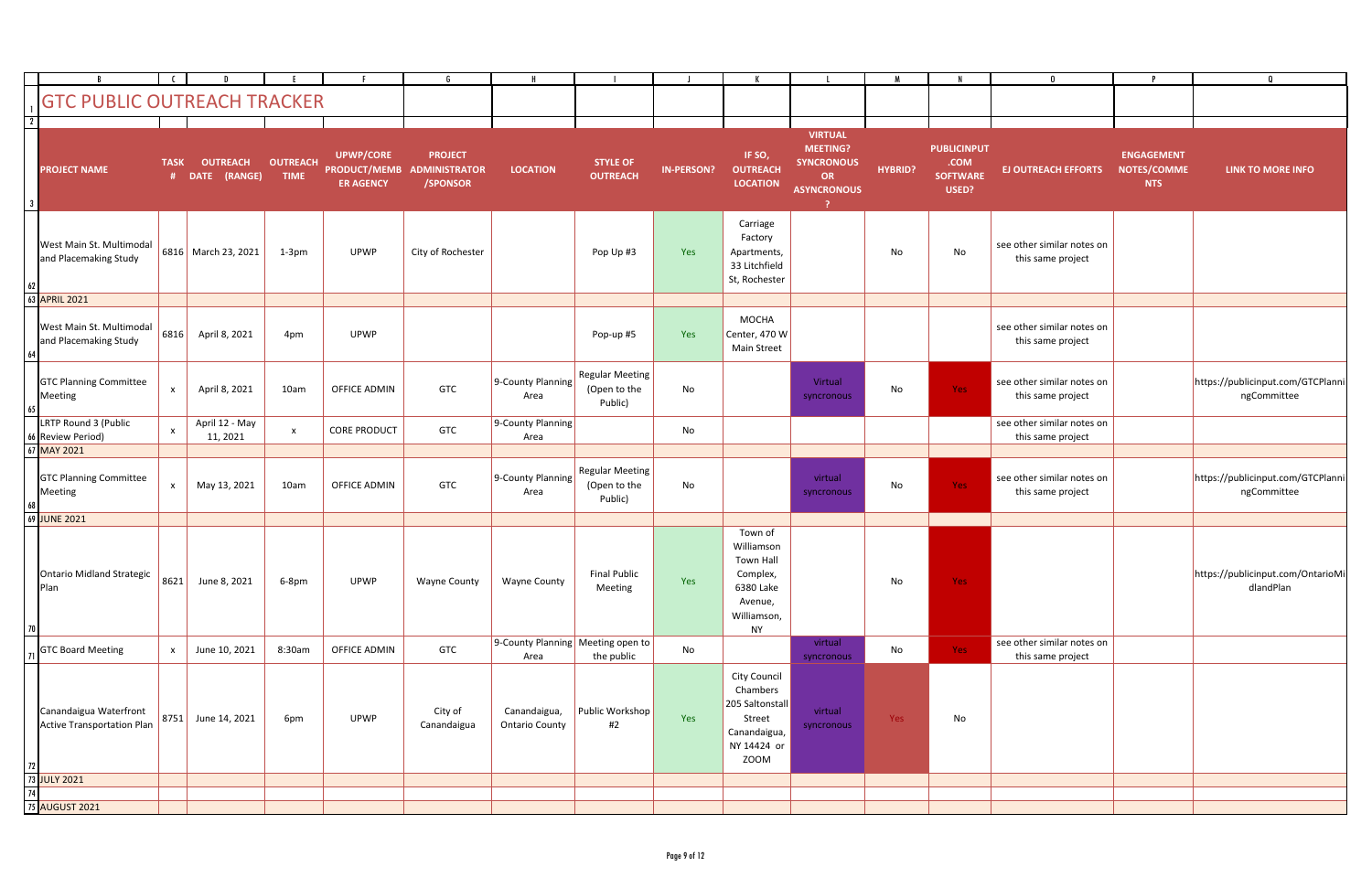|                 |                                                                          |              |                                   |                                |                                      |                                                          |                                             |                                                   |                   |                                                                    |                                                                                                  |                |                                                        | $\mathbf{0}$                                                                                                                                                                                                                              |                                                                          | $\Omega$                                         |
|-----------------|--------------------------------------------------------------------------|--------------|-----------------------------------|--------------------------------|--------------------------------------|----------------------------------------------------------|---------------------------------------------|---------------------------------------------------|-------------------|--------------------------------------------------------------------|--------------------------------------------------------------------------------------------------|----------------|--------------------------------------------------------|-------------------------------------------------------------------------------------------------------------------------------------------------------------------------------------------------------------------------------------------|--------------------------------------------------------------------------|--------------------------------------------------|
|                 | <b>GTC PUBLIC OUTREACH TRACKER</b>                                       |              |                                   |                                |                                      |                                                          |                                             |                                                   |                   |                                                                    |                                                                                                  |                |                                                        |                                                                                                                                                                                                                                           |                                                                          |                                                  |
| $\overline{2}$  |                                                                          |              |                                   |                                |                                      |                                                          |                                             |                                                   |                   |                                                                    |                                                                                                  |                |                                                        |                                                                                                                                                                                                                                           |                                                                          |                                                  |
|                 | <b>PROJECT NAME</b>                                                      | <b>TASK</b>  | <b>OUTREACH</b><br># DATE (RANGE) | <b>OUTREACH</b><br><b>TIME</b> | <b>UPWP/CORE</b><br><b>ER AGENCY</b> | <b>PROJECT</b><br>PRODUCT/MEMB ADMINISTRATOR<br>/SPONSOR | <b>LOCATION</b>                             | <b>STYLE OF</b><br><b>OUTREACH</b>                | <b>IN-PERSON?</b> | IF SO,<br><b>OUTREACH</b><br><b>LOCATION</b>                       | <b>VIRTUAL</b><br><b>MEETING?</b><br><b>SYNCRONOUS</b><br><b>OR</b><br><b>ASYNCRONOUS</b><br>- 2 | <b>HYBRID?</b> | <b>PUBLICINPUT</b><br>.COM<br><b>SOFTWARE</b><br>USED? | <b>EJ OUTREACH EFFORTS</b>                                                                                                                                                                                                                | <b>ENGAGEMENT</b><br>NOTES/COMME<br><b>NTS</b>                           | LINK TO MORE INFO                                |
|                 | <b>GTC Planning Committee</b><br>Meeting                                 | $\mathsf{x}$ | August 12, 2021                   | 10am                           | <b>OFFICE ADMIN</b>                  | <b>GTC</b>                                               | 9-County Planning<br>Area                   | <b>Regular Meeting</b><br>(Open to the<br>Public) | No                |                                                                    | Virtual<br>syncronous                                                                            | No             | Yes                                                    | see other similar notes on<br>this same project                                                                                                                                                                                           |                                                                          | https://publicinput.com/GTCPlanni<br>ngCommittee |
|                 | Village of Perry<br>Transportation Safety and<br>Access Study            |              | 6817 August 12, 2021              |                                | <b>UPWP</b>                          | Village of Perry                                         | Perry, Wyoming<br>County                    | Pop Up at<br><b>Grocery Store</b><br>Parking Lot  | Yes               | Perry<br>Marketplace                                               | <b>No</b>                                                                                        | Yes            | Yes                                                    | Noticed a high number of<br>people over age 64 and<br>under Age 5. Tailored<br>publicity and provided<br>chairs and coloring<br>activities. Event was held in<br>the<br>parking lot of popular<br>grocery store and easily<br>accessible. | in person<br>outreach along<br>with online<br>survey and info<br>sharing | https://publicinput.com/Perry                    |
|                 | Rt. 332 & Rt 96 Sub Area<br>$_{78}$ Study                                |              | 7576 August 17, 2021              | 6pm                            | <b>UPWP</b>                          | <b>Ontario County</b>                                    | Canandaigua,<br><b>Ontario County</b>       | <b>Public Meeting</b>                             | Yes               | Farmington<br>Town Hall and<br>Zoom                                | Yes                                                                                              | Yes            | No                                                     |                                                                                                                                                                                                                                           |                                                                          |                                                  |
|                 | <b>GTC Board Meeting</b>                                                 |              | x   August 26, 2021               | 8:30am                         | <b>OFFICE ADMIN</b>                  | GTC                                                      | 9-County Planning Meeting open to<br>Area   | the public                                        | Yes               | RTS Board<br>Room, 1372 E.<br>Main St.<br>Rochester and<br>Virtual | Yes                                                                                              | Yes            | Yes                                                    | see other similar notes on<br>this same project                                                                                                                                                                                           |                                                                          |                                                  |
|                 | Waterloo CAP/DRI                                                         |              | 6515 August 30, 2021              | 6pm                            | <b>UPWP</b>                          | Village of Waterloo                                      | Waterloo, Seneca   Public Meeting<br>County | #2                                                | Yes               | Waterloo<br>Community<br>Center, 3 Oak<br>Street,<br>Waterloo      |                                                                                                  |                |                                                        |                                                                                                                                                                                                                                           |                                                                          |                                                  |
| $\overline{81}$ |                                                                          |              |                                   |                                |                                      |                                                          |                                             |                                                   |                   |                                                                    |                                                                                                  |                |                                                        |                                                                                                                                                                                                                                           |                                                                          |                                                  |
|                 | 82 SEPTEMBER 2021                                                        |              |                                   |                                |                                      |                                                          |                                             |                                                   |                   |                                                                    |                                                                                                  |                |                                                        |                                                                                                                                                                                                                                           |                                                                          |                                                  |
|                 | Canandaigua<br>Waterfront Corridor Active 8751<br>83 Transportation Plan |              | September 14,<br>2021             | 6pm                            | <b>UPWP</b>                          | City of<br>Canandaigua                                   | Canandaigua,<br><b>Ontario County</b>       | <b>Final Public</b><br>Meeting                    | No                |                                                                    | virtual<br>syncronous                                                                            | No             | No                                                     |                                                                                                                                                                                                                                           |                                                                          |                                                  |
|                 | West Main St. Multimodal<br>84 and Placemaking Study                     | 6816         | September 23,<br>2021             |                                | <b>UPWP</b>                          | City of Rochester                                        | Rochester,<br>Monroe County                 |                                                   |                   |                                                                    |                                                                                                  |                |                                                        | see other similar notes on<br>this same project                                                                                                                                                                                           |                                                                          |                                                  |
|                 | Complete Streets<br>Guidebook- Booth at Perry 5361<br>85 Farmers Market  |              | September 25,<br>2021             | 10am                           | <b>UPWP</b>                          | G/FLRPC                                                  | 9-County Planning Pop Up- Booth at<br>Area  | Farmers Market                                    | Yes               | Perry Farmers<br>Market,<br>Center St.                             | No                                                                                               | No             | No                                                     | set up at a farmers market<br>accessible to all                                                                                                                                                                                           |                                                                          |                                                  |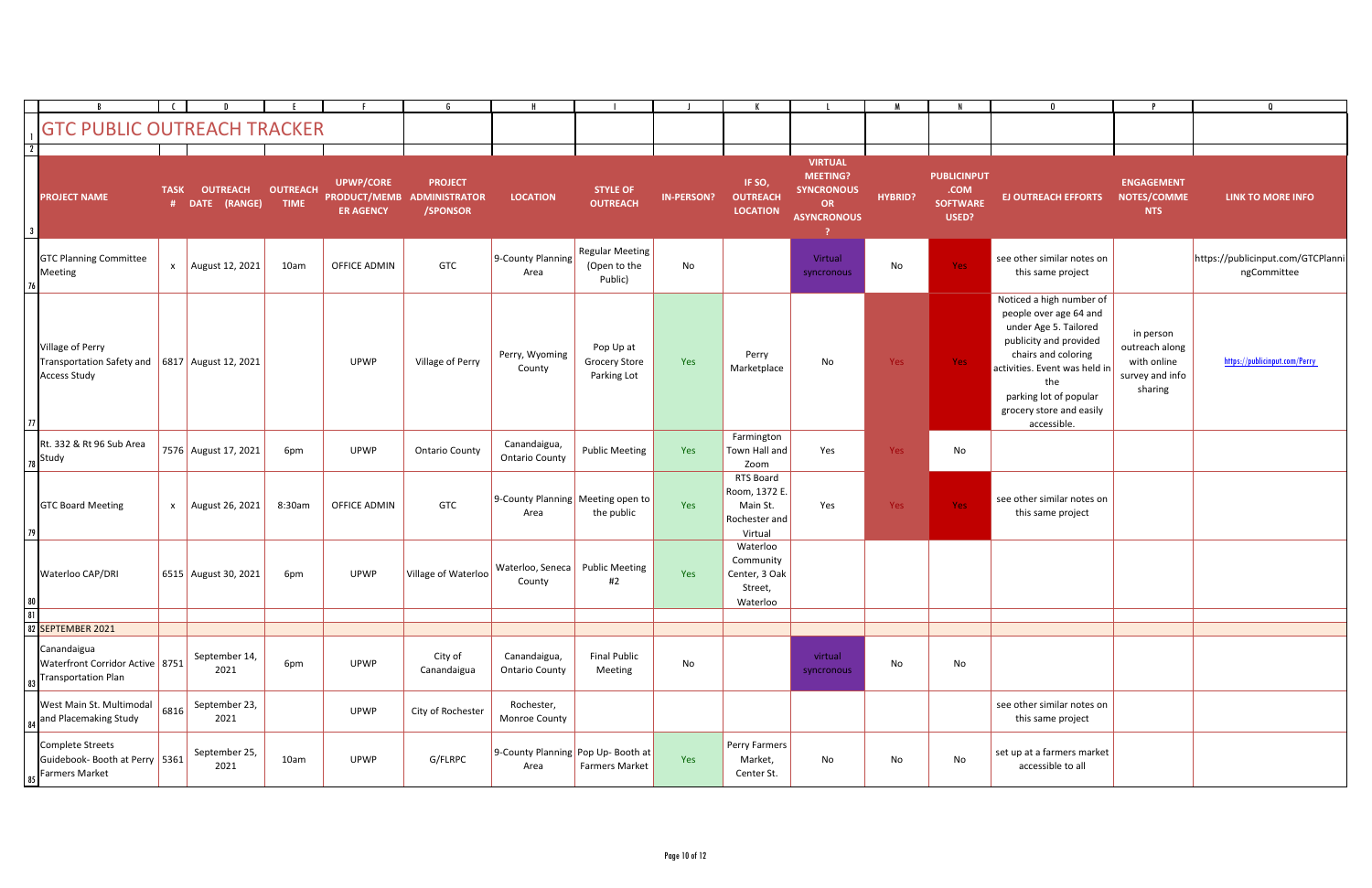|                                           |                                                                              |                           |                                   |                                |                                      |                                                          |                                           |                                                   |                   |                                                                                  |                                                                                           |                |                                                        | $\mathbf{0}$                                                                                    |                                                | $\Omega$                                                     |
|-------------------------------------------|------------------------------------------------------------------------------|---------------------------|-----------------------------------|--------------------------------|--------------------------------------|----------------------------------------------------------|-------------------------------------------|---------------------------------------------------|-------------------|----------------------------------------------------------------------------------|-------------------------------------------------------------------------------------------|----------------|--------------------------------------------------------|-------------------------------------------------------------------------------------------------|------------------------------------------------|--------------------------------------------------------------|
|                                           | <b>GTC PUBLIC OUTREACH TRACKER</b>                                           |                           |                                   |                                |                                      |                                                          |                                           |                                                   |                   |                                                                                  |                                                                                           |                |                                                        |                                                                                                 |                                                |                                                              |
|                                           |                                                                              |                           |                                   |                                |                                      |                                                          |                                           |                                                   |                   |                                                                                  |                                                                                           |                |                                                        |                                                                                                 |                                                |                                                              |
| $\overline{2}$<br>$\overline{\mathbf{3}}$ | <b>PROJECT NAME</b>                                                          | <b>TASK</b>               | <b>OUTREACH</b><br># DATE (RANGE) | <b>OUTREACH</b><br><b>TIME</b> | <b>UPWP/CORE</b><br><b>ER AGENCY</b> | <b>PROJECT</b><br>PRODUCT/MEMB ADMINISTRATOR<br>/SPONSOR | <b>LOCATION</b>                           | <b>STYLE OF</b><br><b>OUTREACH</b>                | <b>IN-PERSON?</b> | IF SO,<br><b>OUTREACH</b><br><b>LOCATION</b>                                     | <b>VIRTUAL</b><br><b>MEETING?</b><br><b>SYNCRONOUS</b><br><b>OR</b><br><b>ASYNCRONOUS</b> | <b>HYBRID?</b> | <b>PUBLICINPUT</b><br>.COM<br><b>SOFTWARE</b><br>USED? | <b>EJ OUTREACH EFFORTS</b>                                                                      | <b>ENGAGEMENT</b><br>NOTES/COMME<br><b>NTS</b> | LINK TO MORE INFO                                            |
|                                           | Beh Industrial Park Traffic<br>Optimization Study                            | 7705                      | September 23,<br>2021             | 6pm                            | <b>UPWP</b>                          | Town of Ontario                                          | <b>Wayne County</b>                       | <b>Public Meeting</b><br>and Survey               | Yes               | Town of<br><b>Ontario Town</b><br>Hall, 1850<br>Ridge Road,<br>Ontario, NY       |                                                                                           | No             | Yes:                                                   |                                                                                                 |                                                | https://publicinput.com/BehTrafficStudy                      |
|                                           | 87 OCTOBER 2021                                                              |                           |                                   |                                |                                      |                                                          |                                           |                                                   |                   |                                                                                  |                                                                                           |                |                                                        |                                                                                                 |                                                |                                                              |
|                                           | West Main St. Multimodal<br>and Placemaking Study                            | 6816                      | October 23,<br>2021               | $10-1$ pm                      | <b>UPWP</b>                          | City of Rochester                                        | Rochester,<br>Monroe County               | <b>Final Survey</b>                               | Yes               | Joy Gallery<br>and Sheppard<br>Studio, 498<br>1/2 W Main<br>Street,<br>Rochester |                                                                                           |                | No                                                     | see other similar notes on<br>this same project                                                 |                                                | https://mailchi.mp/highland-<br>planning/final-w-main-survey |
|                                           | <b>GTC Planning Committee</b><br>Meeting                                     | $\mathsf{x}$              | October 14,<br>2021               | 10am                           | OFFICE ADMIN                         | GTC                                                      | 9-County Planning<br>Area                 | <b>Regular Meeting</b><br>(Open to the<br>Public) | No                |                                                                                  | virtual<br>syncronous                                                                     | No             | Yes:                                                   | see other similar notes on<br>this same project                                                 |                                                | https://publicinput.com/GTCPlanni<br>ngCommittee             |
|                                           | 90 NOVEMBER 2021                                                             |                           |                                   |                                |                                      |                                                          |                                           |                                                   |                   |                                                                                  |                                                                                           |                |                                                        |                                                                                                 |                                                |                                                              |
|                                           | <b>GTC Planning Committee</b><br>Meeting                                     | $\boldsymbol{\mathsf{x}}$ | November 18,<br>2021              | 10am                           | OFFICE ADMIN                         | GTC                                                      | 9-County Planning<br>Area                 | <b>Regular Meeting</b><br>(Open to the<br>Public) | No                |                                                                                  | virtual<br>syncronous                                                                     | No             | Yes:                                                   | see other similar notes on<br>this same project                                                 |                                                | https://publicinput.com/GTCPlanni<br>ngCommittee             |
|                                           | 92 DECEMBER 2021                                                             |                           |                                   |                                |                                      |                                                          |                                           |                                                   |                   |                                                                                  |                                                                                           |                |                                                        |                                                                                                 |                                                |                                                              |
|                                           | Victor Street Connectivity<br>and Access Plan                                | 6818                      | December 4,<br>2021               | $3 pm - 6 pm$                  | <b>UPWP Project</b>                  | Town of Victor                                           | Victor, Ontario<br>County                 | Pop up Table<br>event and online<br>survey        | yes               | Victor Town<br>Hall- at<br>ongoing Jingle<br>Mingle holiday<br>festival          |                                                                                           |                | No                                                     | set up at an ongoing<br>festival accessible to all                                              | see PI Summary<br>Report                       |                                                              |
|                                           | Village of Perry<br>Transportation Safety and 6817<br>Access Study (Round 2) |                           | December 8,<br>2021               | 4 - 7pm                        | <b>UPWP Project</b>                  | Village of Perry                                         | Perry, Wyoming<br>County                  | In-person<br>meeting with<br>virtual<br>component | Yes               | Breezeway<br>Barn, 151 N.<br>Center Street<br>in Perry                           |                                                                                           |                | Yes                                                    | built upon previous<br>contacts and Equity<br>Mapping Tool to target<br>outreach for this round |                                                | www.publicinput.com/perry                                    |
|                                           | <b>GTC Board Meeting</b>                                                     | $\mathsf{x}$              | December 9,<br>2021               | 8:30am                         | OFFICE ADMIN                         | GTC                                                      | 9-County Planning Meeting open to<br>Area | the public                                        | No                |                                                                                  | virtual<br>syncronous                                                                     | No             | Yes                                                    | see other similar notes on<br>this same project                                                 |                                                |                                                              |
|                                           | $\frac{95}{96}$ 2022                                                         |                           |                                   |                                |                                      |                                                          |                                           |                                                   |                   |                                                                                  |                                                                                           |                |                                                        |                                                                                                 |                                                |                                                              |
|                                           | 97 JANUARY 2022                                                              |                           |                                   |                                |                                      |                                                          |                                           |                                                   |                   |                                                                                  |                                                                                           |                |                                                        |                                                                                                 |                                                |                                                              |
|                                           | <b>GTC PC Meeting</b>                                                        |                           | January 6, 2022                   | 10am                           | OFFICE ADMIN                         | GTC                                                      | 9-County Planning meeting open to<br>Area | the public                                        | <b>NO</b>         |                                                                                  | Virtual<br>syncronous                                                                     | <b>NO</b>      | YES:                                                   | see other similar notes on<br>this same project                                                 |                                                | www.publicinput.com/GTCPlannin<br>gCommittee                 |
|                                           |                                                                              |                           |                                   |                                |                                      |                                                          |                                           |                                                   |                   |                                                                                  |                                                                                           |                |                                                        |                                                                                                 |                                                |                                                              |